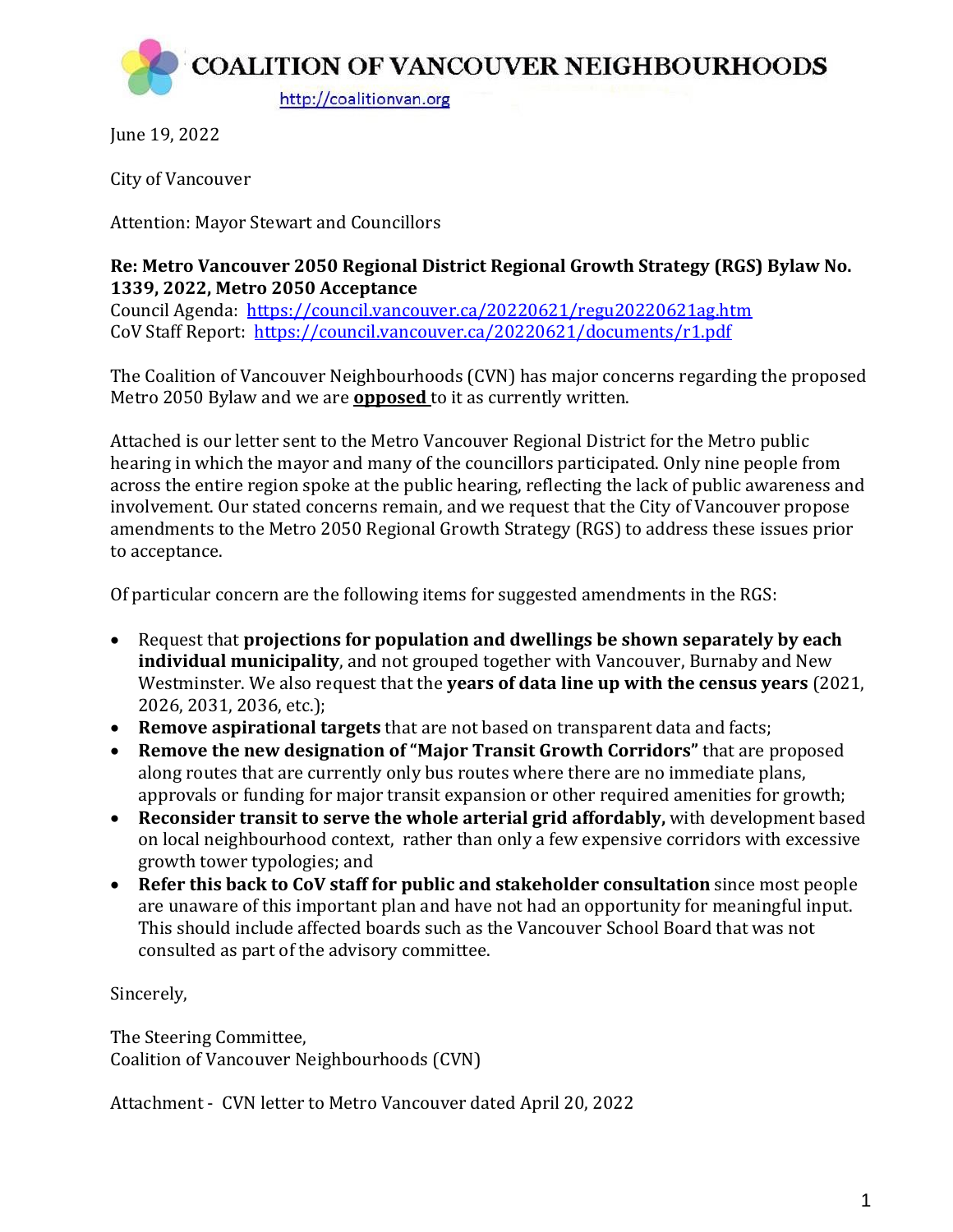**COALITION OF VANCOUVER NEIGHBOURHOODS** http://coalitionvan.org

April 20, 2022

Metro Vancouver Regional District Board of Directors

therefore are **opposed** to it as currently written.

## **Re: April 20 Public Hearing to consider Metro Vancouver Regional District Regional Growth Strategy (RGS) Bylaw No. 1339, 2022 (METRO 2050)** Agenda: [http://www.metrovancouver.org/boards/GVRD/RD\\_2022-Apr-20\\_AGE.pdf](http://www.metrovancouver.org/boards/GVRD/RD_2022-Apr-20_AGE.pdf) Report: <http://www.metrovancouver.org/metro2050> <http://www.metrovancouver.org/services/regional-planning/PlanningPublications/Metro2050.pdf>

The Coalition of Vancouver Neighbourhoods (CVN) includes resident groups from across the City of Vancouver. We have major concerns regarding the proposed Metro 2050 Bylaw and

**Promotion of Growth:** This document is more about promoting unsustainable growth than anything else. There are many substantial issues, some of which are as follows.

- Lack of Transparent Data The projections for population and dwellings are not shown by municipality, so there is no way to measure how any municipal-level Regional Context Statements or Official Community Plans line up with regional plans or census data. Having Vancouver grouped with Burnaby and New Westminster, without any breakdown, makes no sense. The projection years should also be aligned with the census years so that data can be compared.
- Reliance on "Aspirational" Targets With this draft bylaw the approach to growth shifts from data-based projections to "aspirational" targets. The result is promoting development beyond what actual population growth would justify, and is unsustainable.
- Impacts on Climate The proposed increased growth will substantially increase the embodied carbon and ecological footprint in the region. Many municipalities have declared a climate emergency, but the approaches taken in the proposed bylaw are not compatible efforts to fight climate change.
- Development Is Promoted Ahead of Transit The new designation of "**Major Transit Growth Corridors"** is proposed along routes that are currently only bus routes where there are no immediate plans, approvals or resources for major transit expansion. This means that for 1 kilometer, or 1000 meters, in each direction from existing transit routes, the new "corridors" will cover most of some neighbourhoods. There could be vast impacts, including significant disruptions of existing housing (including existing secondary rentals), and major construction/development growth could race ahead without any meaningful transit improvements.

For example, in Vancouver the proposed corridors cover:

o Kingsway, Grandview Hwy., and Hastings St. - These areas are currently only planned for buses and go through neighbourhoods that are historically amenity- and infrastructure-deficient. As just one example, to this day, no amenities that were promised with the rezoning of the Norquay neighbourhood over a decade ago have been delivered.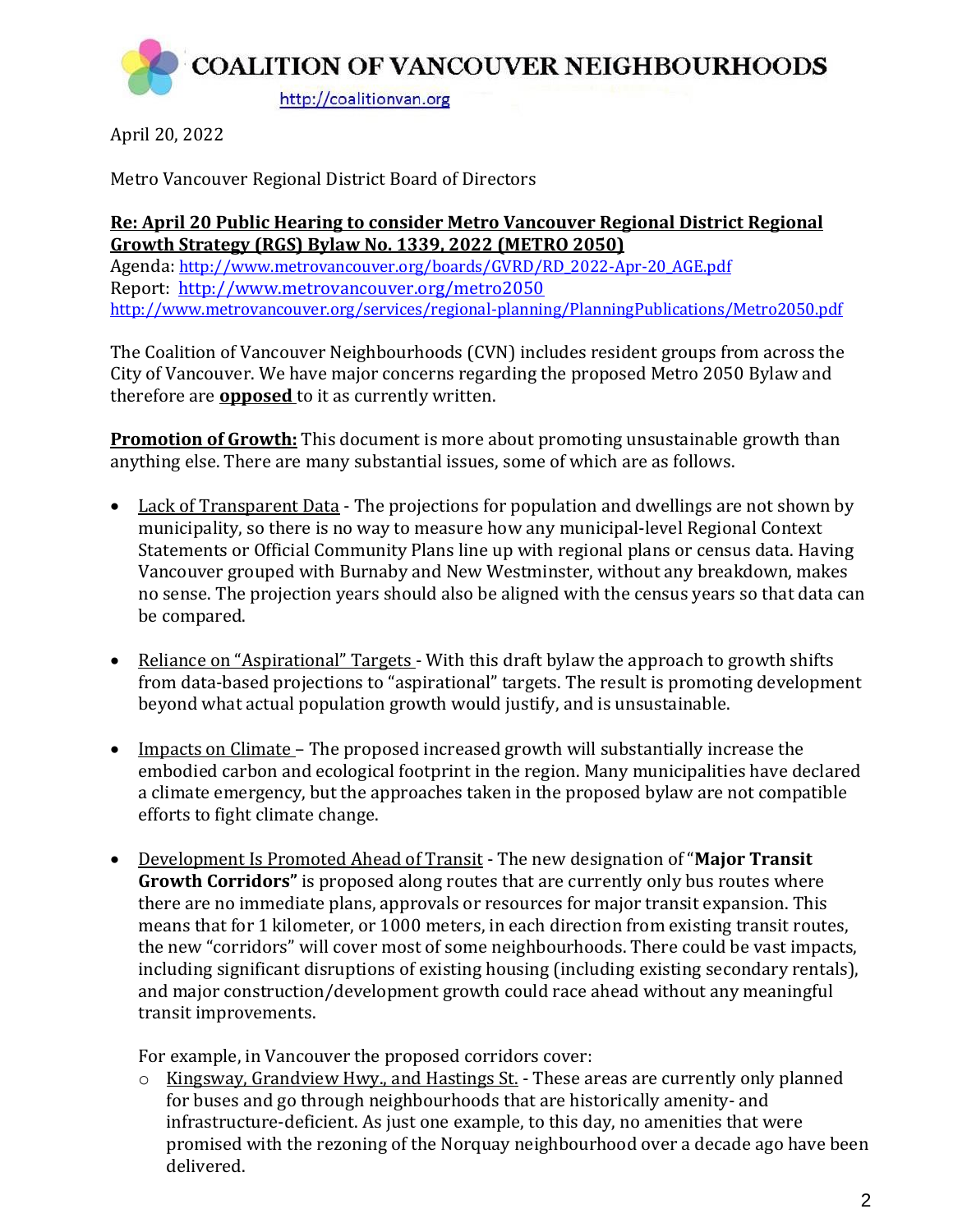- $\circ$  41st / 49th Ave. These routes currently only have buses running on them, and they are not a regional priority for upgrades.
- o Broadway corridor extension to UBC This area currently only has bus transit services and is NOT a regional priority for a subway extension. At one kilometer in each direction along the route, development, which would certainly occur long before transit improvements, would affect the whole neighbourhoods of Kitsilano and West Point Grey without the supporting transit or infrastructure.
- Vancouver Was Designed for Grid Arterial Transit Not Corridors Vancouver was designed pre-war, before the common use of the automobile. It is inherently transit-oriented, so everywhere is within a 10-minute walk of an arterial road. Vancouver was designed around the streetcar (on rail) and later converted to be served by trolley buses (on roads). All Vancouver really needs is more electric bus service to electrify the transit system. It doesn't need the whole city to be rebuilt into only a few expensive corridors. **Transit corridors and tall towers is an American model that doesn't apply to Vancouver, due to its fundamentally different design with arterial grid transit system. We just need more electric bus service for each arterial.**
- Lack of Infrastructure and Financing Options The proposed growth written into the bylaw will also put significant pressure on all aspects of infrastructure, without the resources to provide these needed increases and upgrades. The result will be significant upward pressure on property taxes and fees, and negative impacts on affordability and livability. At the same time, the bylaw proposes the waiving of development fees for "affordable" housing, meaning that infrastructure would be 100% funded by property taxes, without other sources identified.
- School Districts Are Underfunded There is already a lack of provincial funding for schools to meet current growth in the region. Existing schools are being closed and sold to fund new schools. This is cannibalizing the school system and not sustainable. The proposed growth will then require more funding for land acquisition and construction for new schools.
- Lack of Health and Social Infrastructure The province is not currently providing enough family doctors for the current population. Hospitals are stretched. Communities lack addiction and mental health treatment and supports. More growth means more displacement, forcing many to fall further behind or into homelessness. The provincial and federal governments are not keeping up with current needs, and there is no consideration of how they will provide the resources for this growth. The bylaw fails to consider such issues.

**Weak Green Zone Protections from Urban Sprawl:** The primary role of regional planning is to protect the green zones of conservation, recreation and Agricultural Land Reserve from urban sprawl to create a livable and sustainable region. This proposed plan continues to weaken these protections from what existed in the original Livable Region Strategic Plan and has already been weakened by Metro 2040, the Regional Growth Strategy adopted in 2011.

• Urban Sprawl in North Shore – Also of concern is the expansion of the Urban Containment Boundary that allows "General Urban" into green zones such as exist on the North Shore. The proposed bylaw also has a huge "Special Study Area" that could allow urban sprawl to move even further up the mountainside. There are many implications, including the fact that these mountain views also play an important role in regional identity and their ecosystems are a carbon sink to fight climate change.